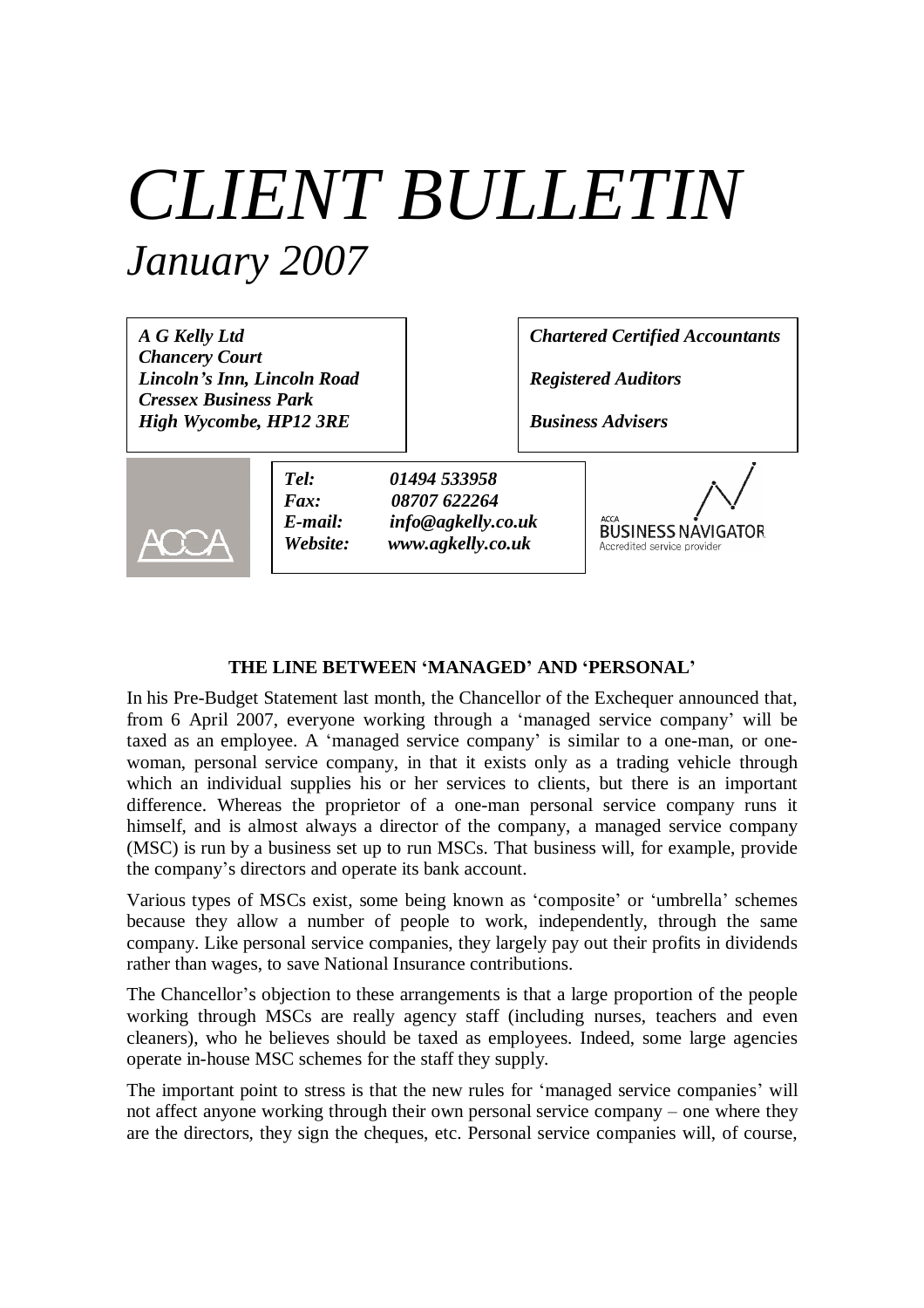remain subject to the IR 35 legislation and to the final decision in the *Arctic Systems* case (which the House of Lords is scheduled to hear in June).

Some people currently working through managed service companies may be able to retain their 'non-employee' status if they can set up their own personal service company without being caught by IR 35 – this is a question on which individual advice will be required, because the range of factual situations which can exist is almost limitless, and the answer always depends on the facts. Interestingly, although managed service company providers advertise that they provide a cost-effective service, on the Government's figures the service only looks cheap because it is charged for on a weekly or monthly basis. Again on the Government's figures, running your own personal service company with the assistance of an accountant will cost less than half of the amount typically charged by MSC providers.

## **Construction Industry Scheme**

The Chancellor also announced that, from April, the rate of tax deducted under the Construction Industry Scheme will rise to 20%, because the current deduction of 18% is too low to meet the full tax and National Insurance liabilities of many subcontractors. The higher deduction rate for payments to subcontractors who have not registered with HMRC (those who are not 'verified' under the New CIS arrangements) will be 30% – it had been widely thought that the figure would be as high as 40%.

We should also take this opportunity to warn everybody working in the construction industry that the New CIS substantially increases the danger of identity theft. To 'verify' a subcontractor, a contractor has only to give HMRC the subcontractor's name, Unique Taxpayer Reference (UTR) number and (preferably) his National Insurance number (NINO). A dishonest individual could easily discover a workmate's UTR and NINO (for example, by going through the pockets of a jacket left in the site hut) and then impersonate him when applying for work elsewhere. Under New CIS there will be no plastic identity card, and no photograph (with or without a hat!), so the contractor will have no idea what the subcontractor is supposed to look like. Because of all the confusion and aggravation this could cause, we would strongly advise all subcontractors to keep as close a watch on their tax papers as they would on their credit cards, and all contractors to insist on payment by cheque.

## **5 APRIL 2007 DEADLINES**

The end of the tax year is fast approaching – and this year 5 April will be the Thursday before the Easter holiday. For those keen to organise their personal finances in a taxefficient way, the end of the tax year can be an important deadline in the following circumstances:

**Paying pension contributions** Under the new tax régime for pension schemes, there is no longer a facility to 'carry back' a contribution, so that it is treated for tax purposes as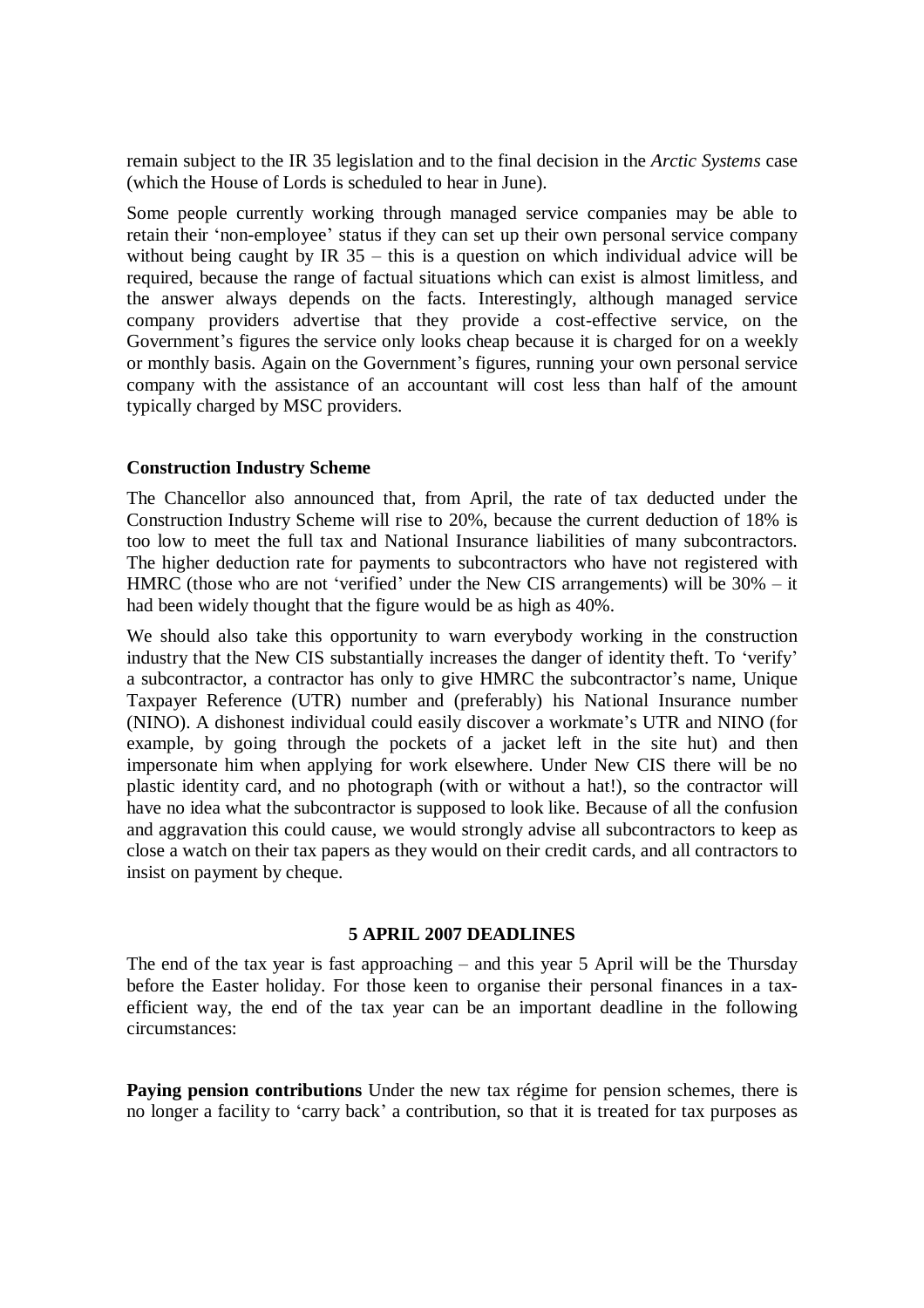if it was paid in the year before it was actually paid. Accordingly, if a pension contribution is to qualify for tax relief in 2006/07, it must be paid before Easter.

Basic rate tax relief is given by reducing the net premium paid to the insurance company, etc, operating the pension scheme, so if the contributor pays tax at the basic rate, and expects to continue working in 2007/08, it does not really matter – from a tax point of view – whether he or she pays a contribution before or after Easter. However, if the contributor retires early in 2007/08, the maximum contribution payable will be the greater of £3,600 (before tax relief) and an amount equal to his or her taxable profits in 2007/08. Accordingly, anyone about to retire, and who wishes to 'top up' his or her pension fund, should consider doing so before Easter.

The other circumstance where paying a pension contribution before Easter should be considered is where the contributor pays tax at the higher rate. Payment before Easter will allow the higher rate relief to be claimed a year earlier. More importantly, if the contributor is a higher rate taxpayer for 2006/07, but may not be for 2007/08 (for example, because he or she is retiring, or because business profits fluctuate, or because a sale of assets gave rise to a taxable capital gain in 2006/07), then it will be necessary to pay the pension contribution before Easter to secure the higher rate relief. Of course, this may also work in reverse: if the individual is not a higher rate taxpayer in 2006/07, but may be in 2007/08, then he or she should defer paying a contribution until after Easter.

**ISAs (Individual Savings Accounts)** The annual contribution limit (£7,000 for adults and £3,000 for 16- and 17-year-olds) works on a 'use it or lose it' basis: if the contribution is not made by the end of the tax year, the balance may not be carried over to the following year.

It was hoped that the Chancellor would announce, in last month's Pre-Budget Statement, an increase in the annual contribution limit, but he did not do so. He did however promise that Individual Savings Accounts will be made 'a permanent feature of the savings landscape'– previously the availability of ISAs had not been guaranteed past April 2010.

**Capital gains tax** There are many techniques which can be used to manage and reduce capital gains tax liabilities. At its simplest, a portfolio investor can review his or her shareholdings before the end of the year, to see whether a sale would crystallise a gain within the annual exemption  $(\text{\pounds}8,800)$  for 2006/07), on the basis that taking a tax-free gain now may save paying tax on the same gain in a later year.

Straightforward bed-and-breakfasting (selling a shareholding and repurchasing it the next day) is no longer effective for tax purposes, but there are alternatives, such as sale by a husband and repurchase by his wife (or *vice versa*), sale of an individual's own shareholding and repurchase by his ISA, or (in some cases) sale of a personal holding to the individual's own Self-Invested Personal Pension Plan.

Where an individual's affairs are more complex, the tax year in which disposals are carried out may have a dramatic effect on the total tax payable. For example (and this is only one example), if an individual has capital losses brought forward, and both business and non-business assets to dispose of, it is important to ensure that the losses can be set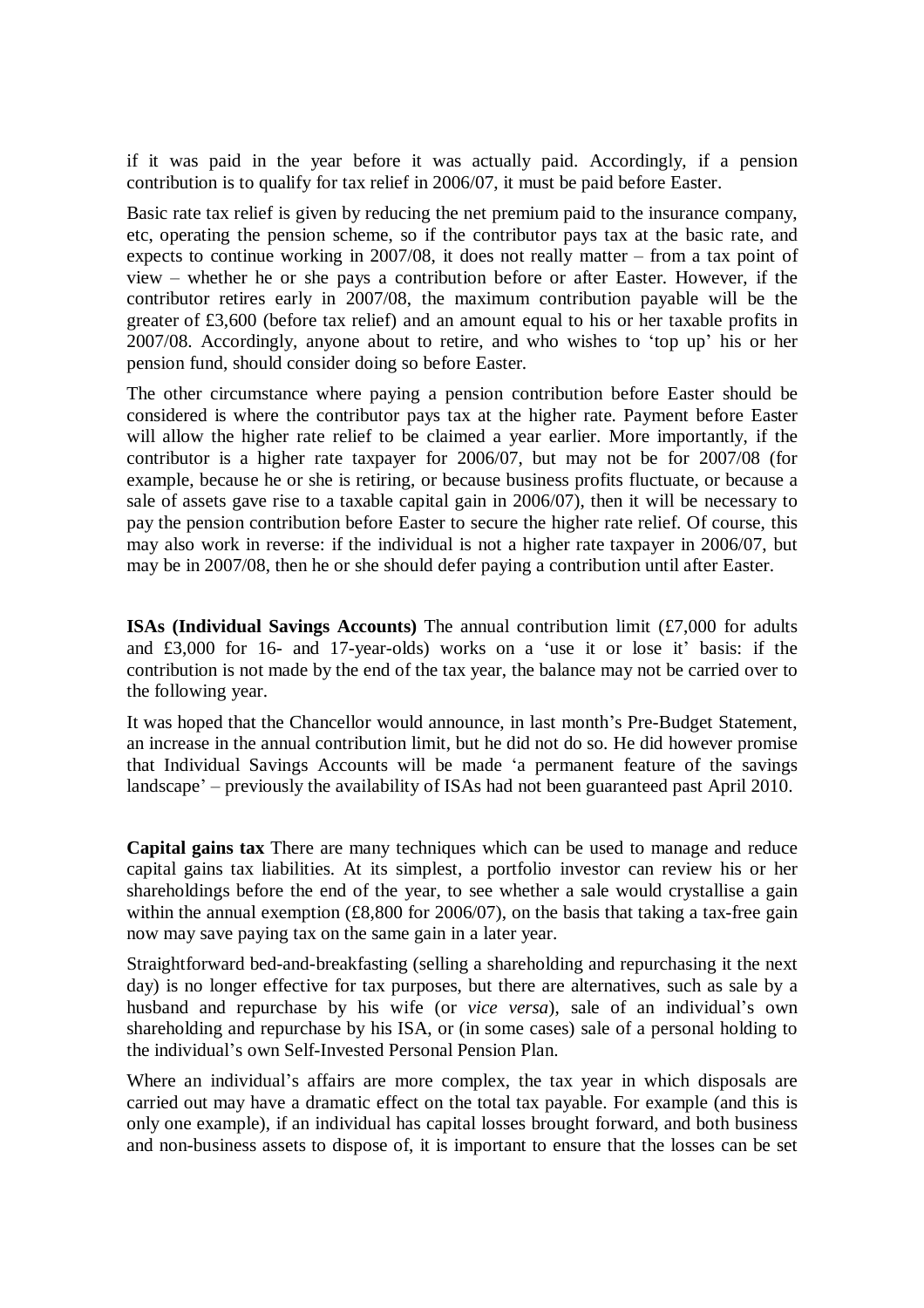against the gain on the non-business assets, as they are more heavily taxed. The tax relief for losses set against non-business gains can be worth four times as much as losses set against business gains.

There is one chance, and one chance only, to get it right. If transactions are carried out in the wrong sequence, the interaction of the complex capital gains tax rules can produce results which seem capricious and manifestly unfair, but it is almost never possible to repair the damage after the event. Because the rules are so complex, and the variety of situations which may arise in practice almost infinite, it is impossible to give any meaningful general advice. Clients planning substantial disposals, or otherwise with a complex capital gains tax position, are accordingly strongly recommended to arrange a consultation with ourselves.

**Inheritance tax** Recent changes in legislation have made inheritance tax planning far more difficult – and the Government have made it crystal clear that they will take effective action to neutralise any new schemes that are devised by over-enthusiastic tax planners. That makes it even more important to take maximum advantage of the reliefs and exemptions granted by the inheritance tax legislation itself.

The simplest way of passing wealth to the next generation is to make lifetime gifts within the inheritance tax annual exemption. This exempts gifts of up to £3,000 each tax year (the limit is per donor, not per recipient), and an unused allowance can be carried forward for one year. Thus if no gifts were made in 2005/06, gifts up to £6,000 may be made in 2006/07. The exemption is not dependent on the donor surviving the gift for any particular length of time.

Given this 'double allowance' for the first year, a married couple could, over nine years, pass a total of £60,000 to their children or grandchildren, potentially saving £24,000 in inheritance tax. The limitation is, of course, that they do need to have money or other assets they can afford to give away.

**Private use of employer's van** Where an employer allows an employee to use a van for private journeys, a benefit-in-kind charge may arise. Hitherto, there has been a 'scale charge' valuing the benefit at £500 a year, reduced to £350 if the van was over four years old. However, starting in 2007/08 the 'scale charge' will be increased to £3,000, or £3,500 if the employer also pays for fuel used for private journeys (as will usually be the case). This potentially ten-fold increase in the scale charge means that van drivers should consider whether the private use they make of their van is worth paying the tax charge.

However, no charge arises if the van is used only for business journeys (for example, delivering goods, making service calls) and for home-to-work mileage. Also, there is a disregard for 'insignificant private use': the examples given by HM Revenue & Customs include a 'slight detour' on the way to work to drop a child at school or buy a newspaper; attending a dental appointment on the way home; and occasional trips to take household rubbish to a tip. Examples given of private use which would not count as 'insignificant' include taking the van on holiday; regularly using it for supermarket shopping and any use for 'social activities'. However, outside of those published examples, it is in fact